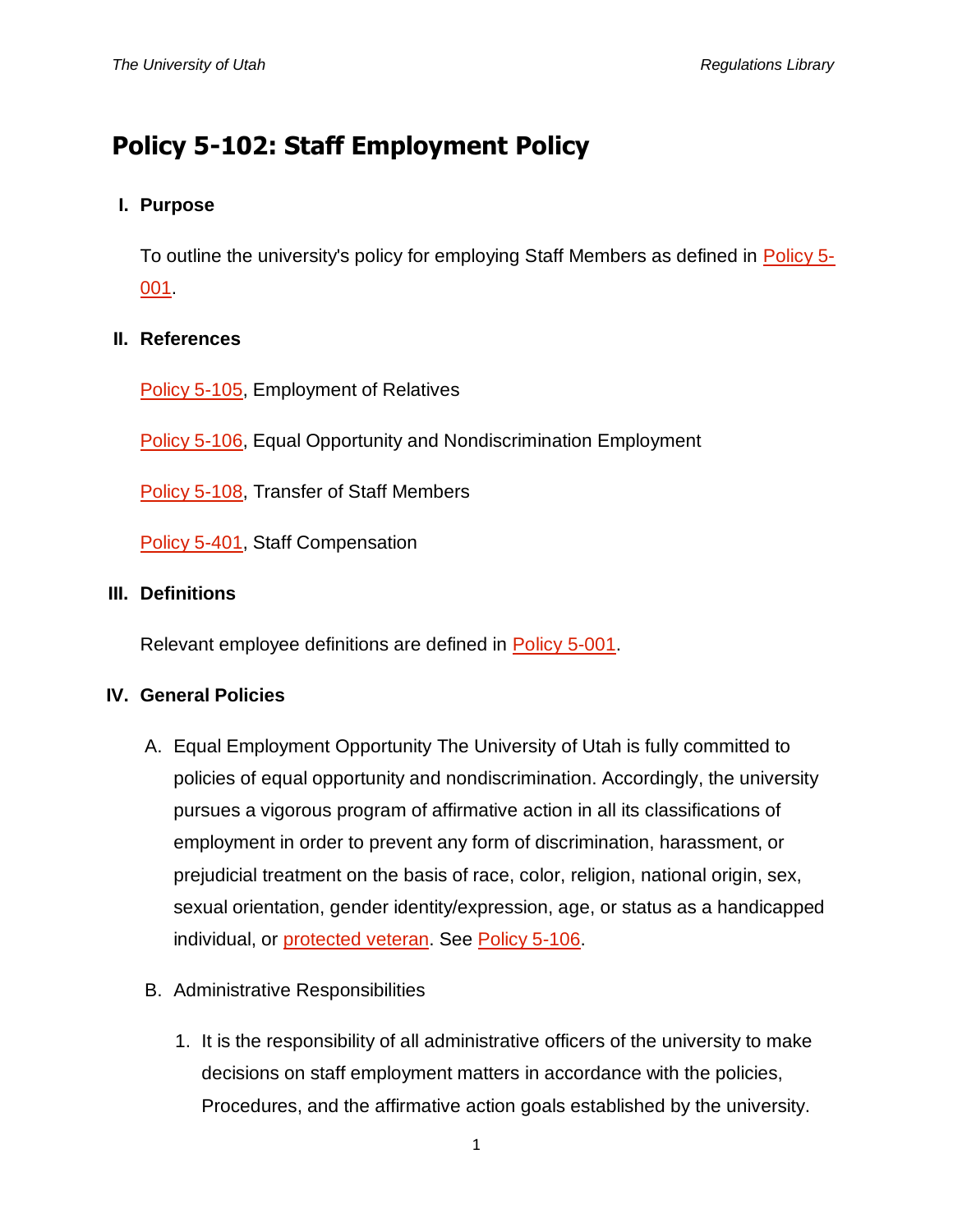Primary responsibility is placed with the employing unit, subject to accountability to the president through line management channels.

2. To assist departments and organizational units in meeting university employment policy guidelines, a monitoring program administered by the Division of Human Resources, in conjunction with the Director of Equal Opportunity, assures that qualified applicants are hired on the basis of their employment qualifications, that appropriate consideration is given to achieving EEO hiring goals, and that required applicant selection records are kept. Apparent deviations from policy guidelines will be called to the attention of the departmental hiring officers for resolution. If necessary, the final decision will be the responsibility of the cognizant vice president.

# **V. Staff Employment Procedures**

- A. Each department, as new or replacement job openings develop, shall send a Personnel Request to Human Resources for assistance in obtaining qualified applicants. Vacancies below the vice president level, must be posted with Human Resources for a minimum of seven calendar days. This time begins the day the position is posted on the personnel bulletin board. The posting time is designed to give equal opportunity to all candidates, and in some instances a posting time longer than seven calendar days will be required. Such instances may include positions underutilized. Such instances may include positions underutilized for specific protected groups, or positions which involve the use of search committees and/or national recruitment.
- B. Human Resources will refer qualified applicants to the hiring departments. An Applicant Flow Record listing all applicants will be completed by the hiring department and returned to Human Resources. Employment offers may be made only after approval from Human Resources.
- C. Reference checks are the responsibility of the hiring department. Human Resources may assist if requested.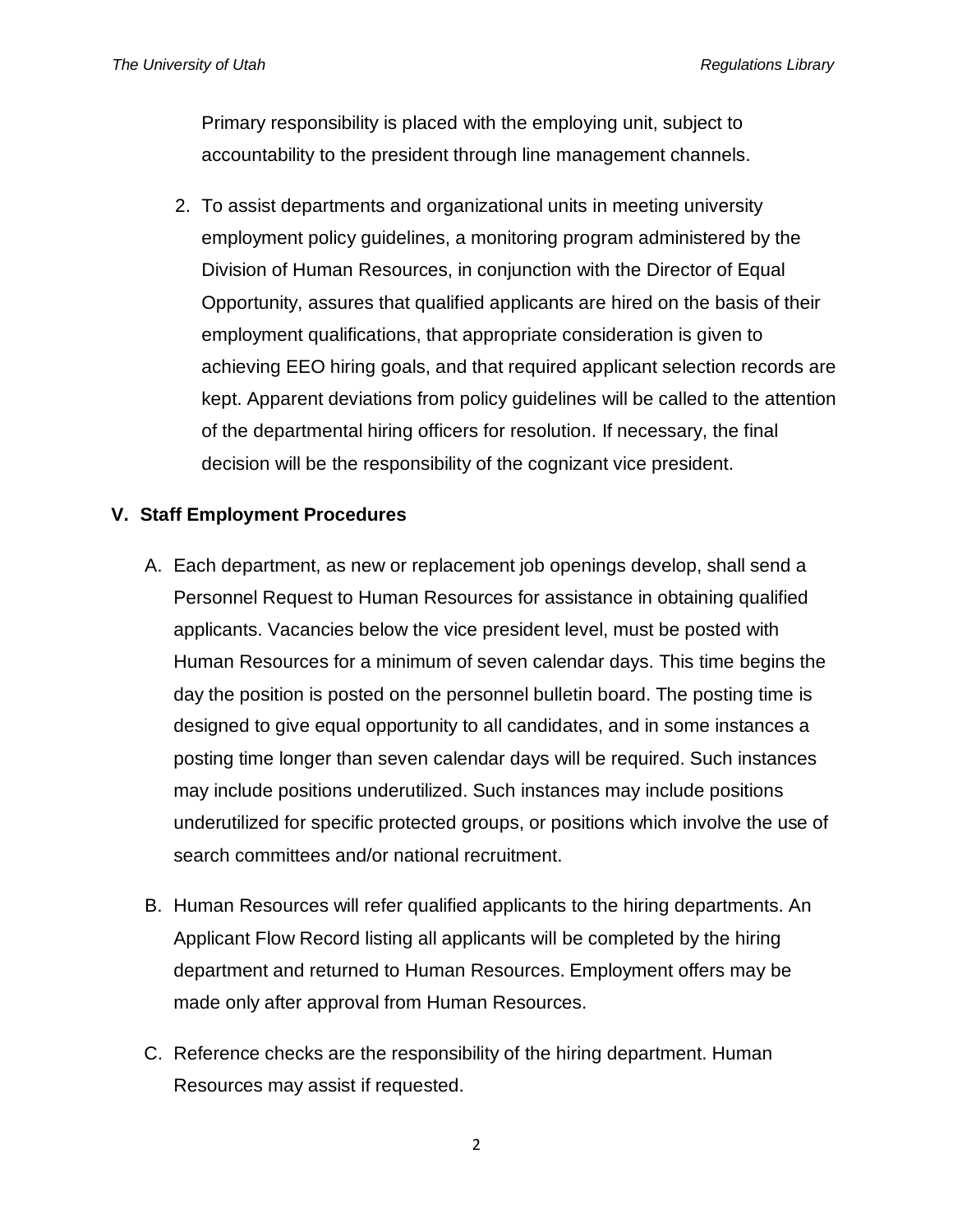- D. Nonselected applicants will be notified by Human Resources unless the hiring department directs otherwise.
- E. Non-Benefited Positions
	- 1. Human Resources offers a service of advertising, recruiting, and processing applications for part-time temporary positions, and non-benefited positions in accordance with Equal Opportunity/Affirmative Action policies.
- F. Advertising of Positions
	- 1. Human Resources will advertise job information by distributing a weekly listing of benefits eligible staff positions. This listing will be posted in various locations on campus, at Job Service, and in the community. Any additional advertisements, including position announcements, newspaper ads, or flyers, concerning staff employment must be approved by Human Resources prior to distribution or placement.
	- 2. Costs of recruiting, such as advertising, employment agency fees, interview and recruitment travel, and long distance telephone calls will be borne by the hiring department.
- G. Exceptions to Posting of Job Opportunities
	- 1. Intradepartmental Transfer/Promotion
		- a. Candidates for the filling of vacancies may be limited to Benefits Eligible Staff if notice of the vacancy has been posted internally in a reasonable, visible, and timely manner. If a suitable qualified replacement is found within the department, the position need not be posted through Human Resources. In such cases, a Personnel Request with the name of the current employee considered for the promotion will be forwarded to Human Resources for approval, prior to the actual job offer.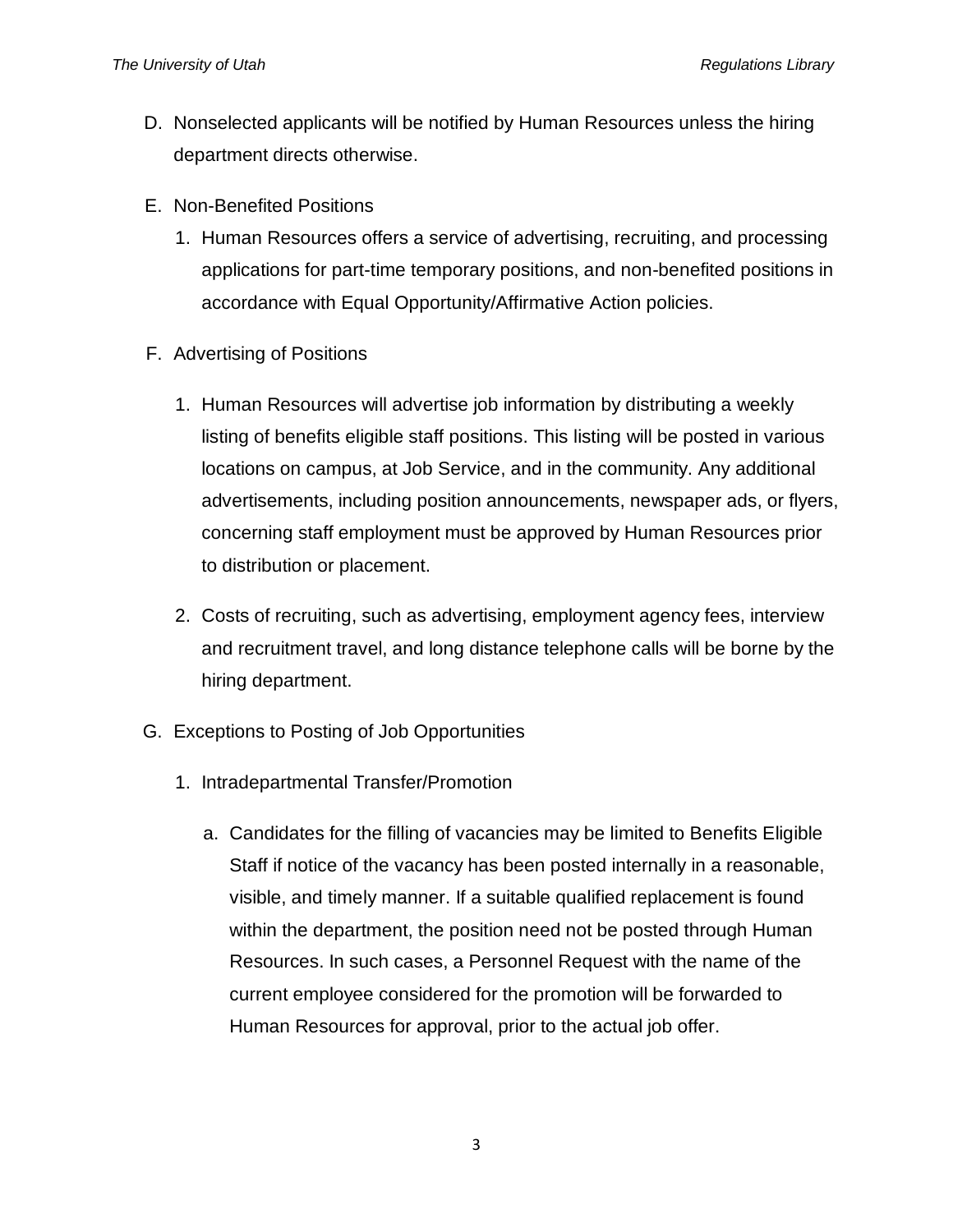- b. The related recordkeeping for the position, including the names of all employees who applied and the reasons for selection, will be retained by the hiring department, with a copy to Human Resources.
- 2. Hourly to Salaried

Posting is not required when a position is changed from hourly to salaried within a department, and (1) the position for which the hourly employee was originally hired was listed and filled through Human Resources, and (2) the new Benefits Eligible Staff position is logically relevant to that original assignment.

3. Waiver

In exceptional situations, the cognizant vice president may, by written memorandum to the Human Resources director, waive the posting requirement.

- H. Promotions and Transfers
	- 1. It is the policy of the university to encourage internal promotions, and for this purpose preference will be given qualified university employees in filling vacancies.
	- 2. Each department's affirmative action goals are to be evaluated in relationship to any change in the work force.
	- 3. Interdepartment transfer-promotions will not usually be considered until after six months of continuous employment. Upon evidence of a mutual agreement between the department and the employee, an earlier transfer may be approved by Human Resources.
- I. Recruitment Procedures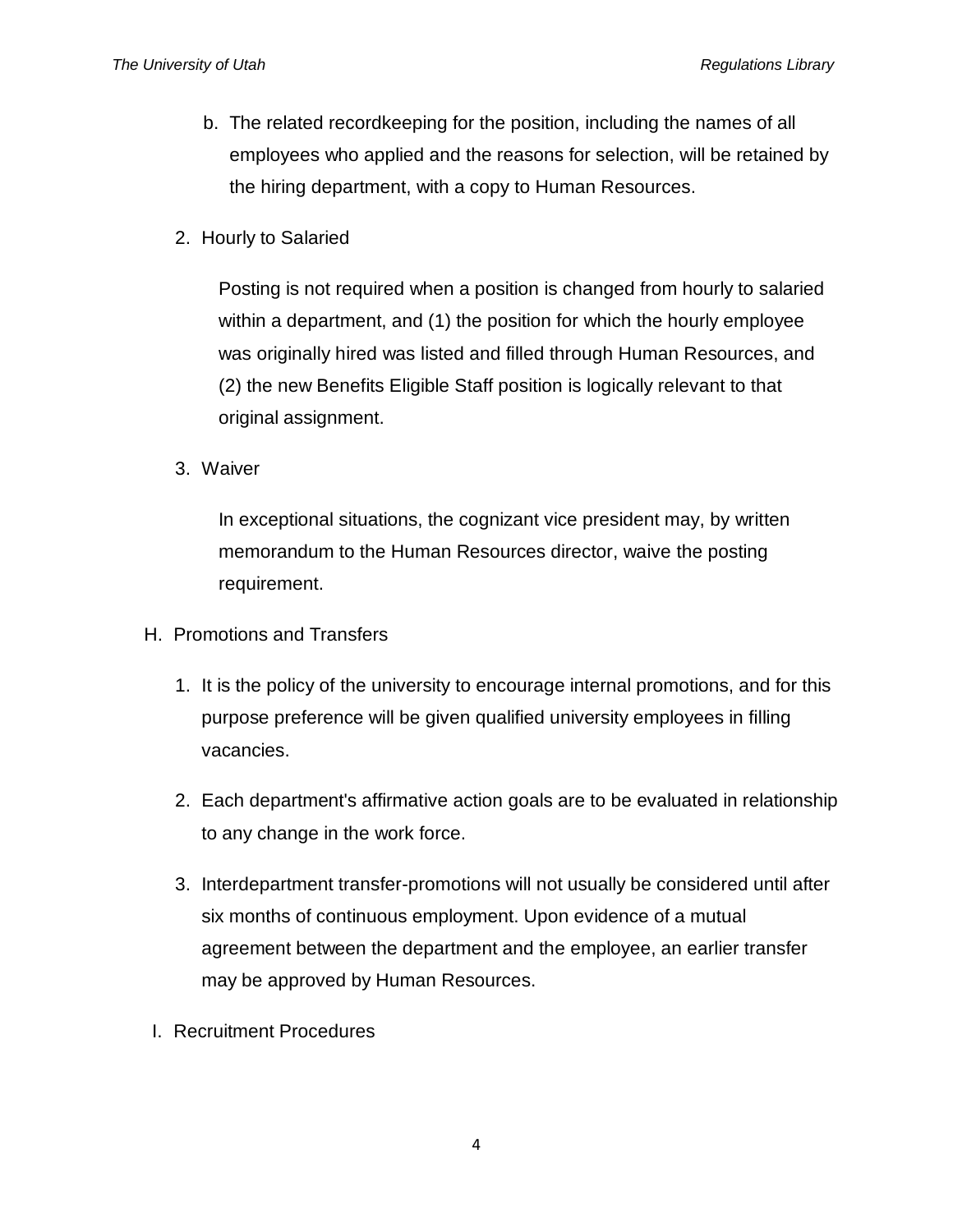The university Human Resources department is the official university employment center and has the responsibility for the recruitment, screening, and testing of applicants for employment at the university. The university hospital Human Resources office has similar responsibilities for the hospital. Only approved University of Utah employment applicants are to be used. All recruiting actions must be in conformity with applicable university policies and Procedures, including the university's equal employment opportunity policy, as outlined below:

1. Department Head or Director

Forwards to Human Resources a Personnel Request stating position needs, and supplies all pertinent information to assist in recruiting qualified applicants.

- 2. Human Resources
	- a. Posts and advertises vacancies for a minimum of seven calendar days.
	- b. Conducts a preliminary interview of applicants, screening and testing as necessary to assist in evaluating applicants.
	- c. Prepares copy of application and routes applicants to appropriate department interviewer for interview and selection.
- 3. Department Head or Director
	- a. Interviews applicants to determine job-related qualifications, including education and work experience. Describes the work requirements, duties, and responsibilities to the applicants. Special care should be taken to discuss any shortcomings the position may have, as well as advantages. Any pre-employment tests administered by the departments must be submitted in advance of use to Human Resources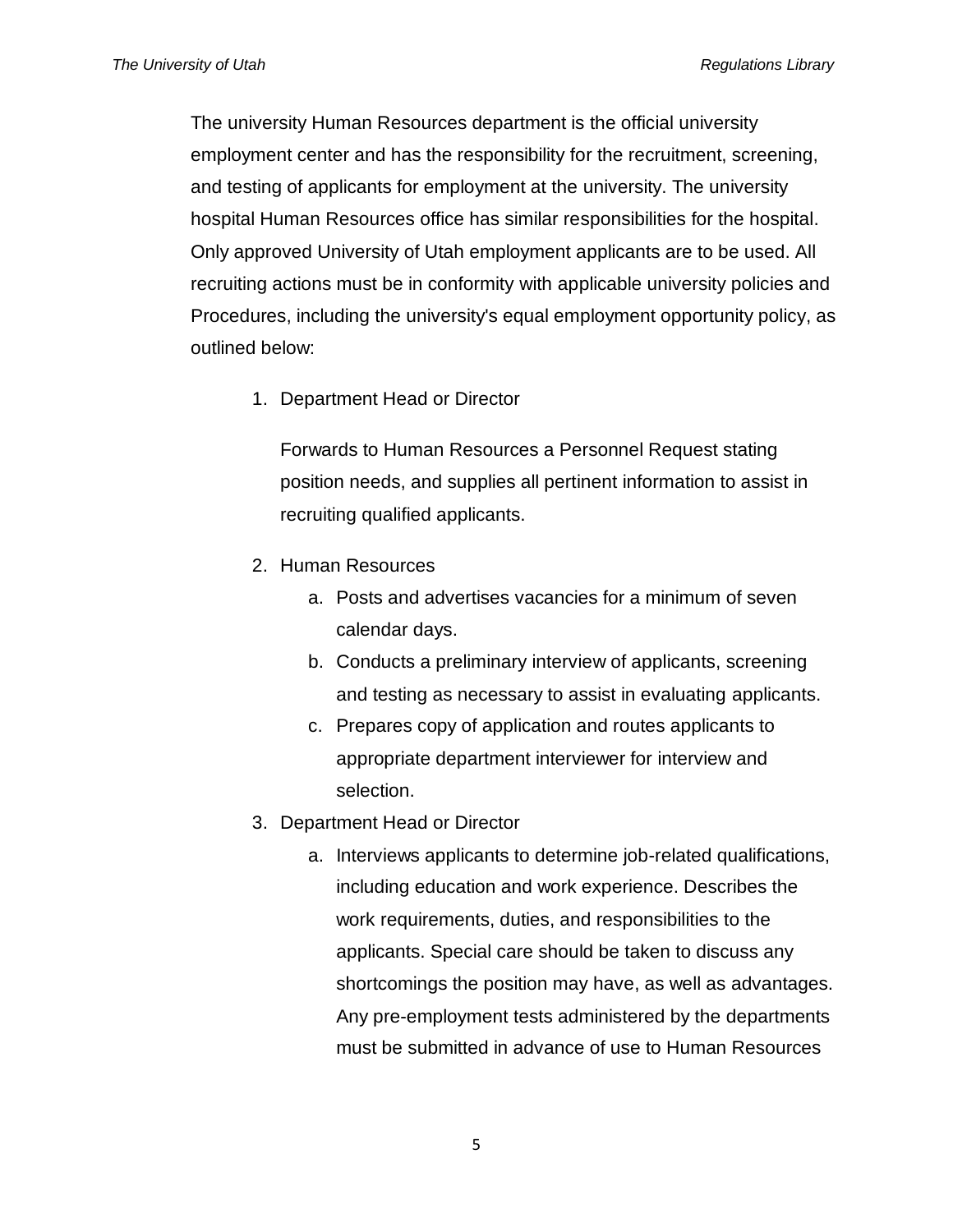for review and evaluation to ensure compliance with federal guidelines.

- b. Coordinates final selection and employee orientation with Human Resources.
- c. No job offer nor salary commitment shall be made until approved by Personnel. Notifies Human Resources immediately when a position is no longer open or when no further recruiting action is necessary.

*[Note: Parts VI-VII of this Regulation (and all other University Regulations) are Regulations Resource Information – the contents of which are not approved by the Academic Senate or Board of Trustees, and are to be updated from time to time as determined appropriate by the cognizant Policy Officer and the Institutional Policy Committee, as per Policy 1-001 and Rule 1-001.]*

#### **VI. Contacts**

The designated contact officials for this Policy are:

- A. Policy Owner (primary contact person for questions and advice):Director of Employment Services
- B. Policy Officers: Chief Human Resource Officer

These officials are designated by the University President or delegee, with assistance of the Institutional Policy Committee, to have the following roles and authority, as provided in University Rule 1-001:

*"A 'Policy Officer' will be assigned by the President for each University Policy, and will typically be someone at the executive level of the University (i.e., the President and his/her Cabinet Officers). The assigned*